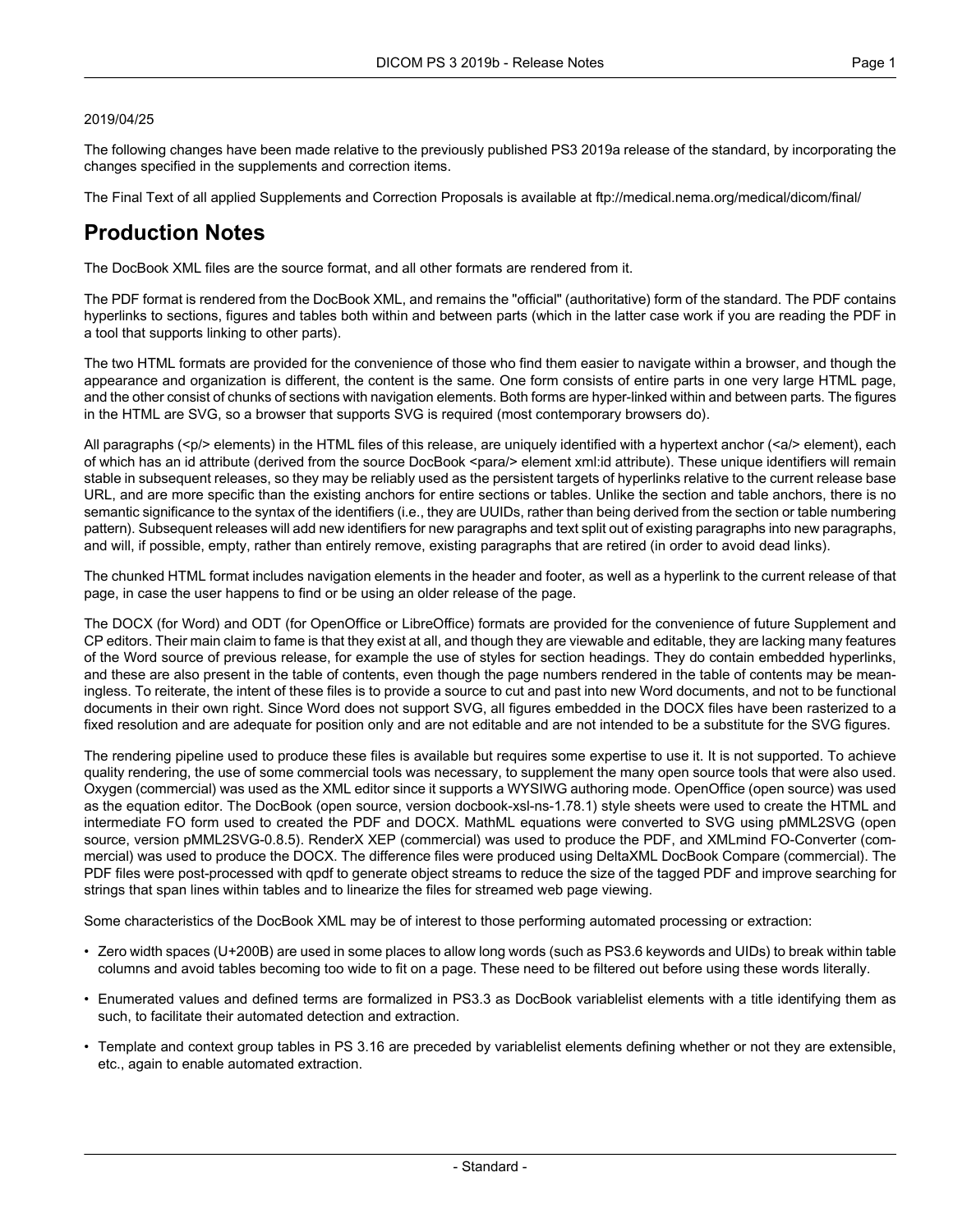• Hyperlinks (xref and link elements) are used extensively but may obscure the identifier of what is being linked to from the perspective of automated extraction. It may be useful to consult the olink targetdb files that are included in the package to "look up" the target of such links, rather than reinventing this mechanism, which is used by the DocBook stylesheets for cross-document linking. E.g., one can look up "sect\_TID\_300" in "output/html/targetdb/PS3\_16\_target.db" to determine that it has a "number" of "TID 300" and a "ttl" of "Measurement", etc.

# **Changes to Parts**

### **General Changes**

#### •

## **PS3.1**

• Correct name of PS3.10

## **PS3.2**

• CP [1850](#page-4-0)

### **PS3.3**

- Clean up layout of Surface Mesh Primitives Macro Attribute Descriptions in C.27.4.1
- Correct Flash Return Status term numbers
- Correct Corneal Size Type within Corneal Size Sequence per CP 1803
- Correct spelling of Originating SOP Instance Reference Sequence in Table 10.34-1
- Correct wrapping of WHOLE BODY in PDF for PET
- Update MGI\_Strain.rpt link
- Sup 183 update [hyperlinks](#page-4-1) to sections in PS3.18
- CP [1766](#page-4-2)
- CP [1835](#page-4-3)
- CP [1841](#page-4-4)
- CP [1842](#page-4-5)
- CP [1843](#page-4-6)
- CP [1848](#page-4-7)
- CP [1850](#page-4-0)
- CP [1851](#page-4-8)

### **PS3.4**

• CP [1850](#page-4-0)

#### **PS3.5**

- Correct VL encoding for explicit VR for SV and UV to follow "all new VR"s rule
- CP [1841](#page-4-4)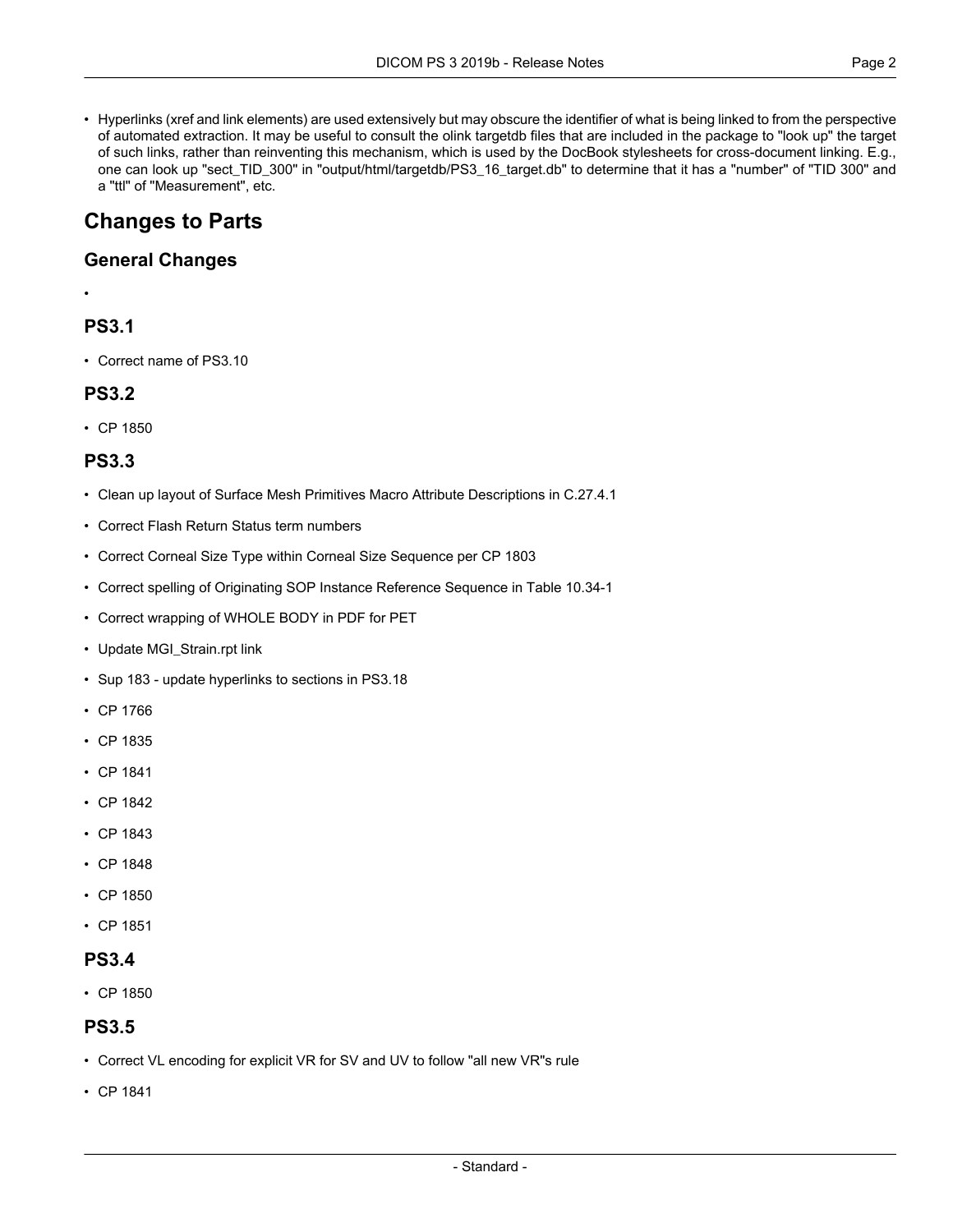- CP [1843](#page-4-6)
- CP [1844](#page-4-9)
- CP [1847](#page-4-10)

### **PS3.6**

- CP [1766](#page-4-2)
- CP [1842](#page-4-5)
- CP [1848](#page-4-7)
- CP [1849](#page-4-11)
- CP [1851](#page-4-8)
- CP [1853](#page-4-12)

#### **PS3.7**

**PS3.8**

#### **PS3.10**

• Correct names of parts in Fig 6.2-2

**PS3.11**

**PS3.12**

#### **PS3.14**

#### **PS3.15**

- Normative references converted to bibliography with hyperlinks throughout text
- Attribute names in de-identification table made consistent with PS3.6
- CP [1551](#page-4-13)
- CP [1552](#page-4-14)

### **PS3.16**

- Correct misspelled SNOMED code for retinal structure
- Correct misspelled SNOMED code for groin skin crease
- Correct content item description row references for issuer in TID 8001, TID 8002
- Move "no purpose of reference is specified" for IMAGE, WAVEFORM, COMPOSITE out of template and into Content Item Descriptions consistently
- Replace dead web site reference link in CID 4203 with link to archived site
- Remove incorrect note in retired codes about (G-A16C, SRT, "Part of tooth") remaining in use
- Correct attribute names to match PS3.6
- Capitalize Homo sapien code meaning to match others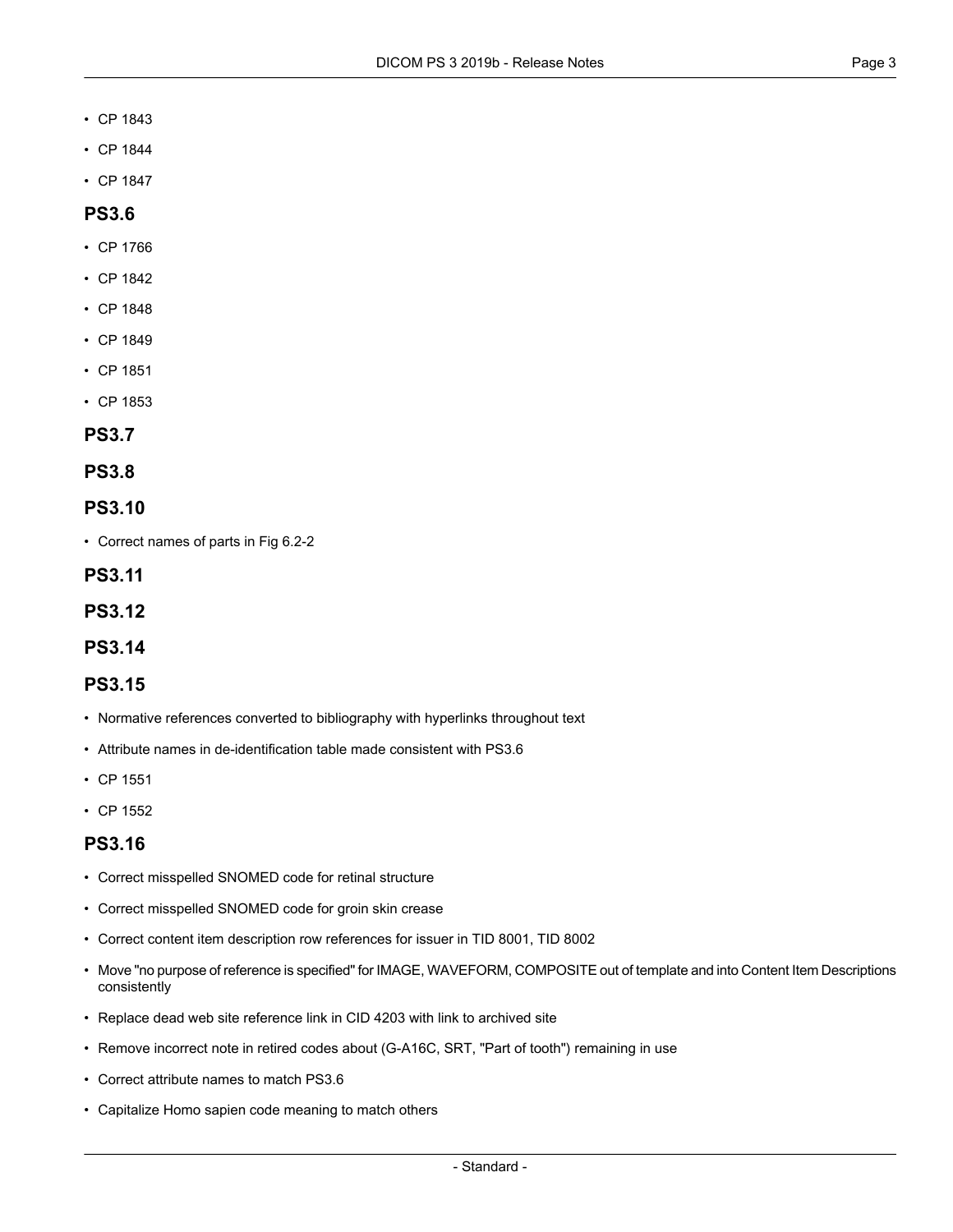- CP [1551](#page-4-13)
- CP [1770](#page-4-15)
- CP [1835](#page-4-3)
- CP [1845](#page-4-16)
- CP [1846](#page-4-17)
- CP [1848](#page-4-7)
- CP [1849](#page-4-11)
- CP [1850](#page-4-0)
- CP [1853](#page-4-12)
- CP [1855](#page-4-18)

#### **PS3.17**

- Correct coding scheme for patient concept in MMMM.1
- Sup 183 update [hyperlinks](#page-4-1) to sections in PS3.18
- CP [1845](#page-4-16)
- CP [1848](#page-4-7)
- CP [1850](#page-4-0)

### **PS3.18**

- [Sup](#page-4-1) 183
- [Sup](#page-4-19) 203
- Remove instance synonyms except where parameter itself is referenced
- Retain WADO-RS, -URI, etc. in abbreviations section
- Move Fielding (and other) references to bibliography
- Corrected invalid statement in 8.3.5.1 Query Parameters For Rendered Resources that "all parameters are required to be supported by the origin server"
- Correct incorrect "rendered representation" in 10.5 to "Bulkdata"
- Swapped Sup 183 Annexes G and H so as not to renumber existing Annex G that already has identical content
- Remove reference to non-existent Annex describing structure of document

#### **PS3.19**

### **PS3.20**

• CP [1850](#page-4-0)

#### **PS3.21**

• CP [1850](#page-4-0)